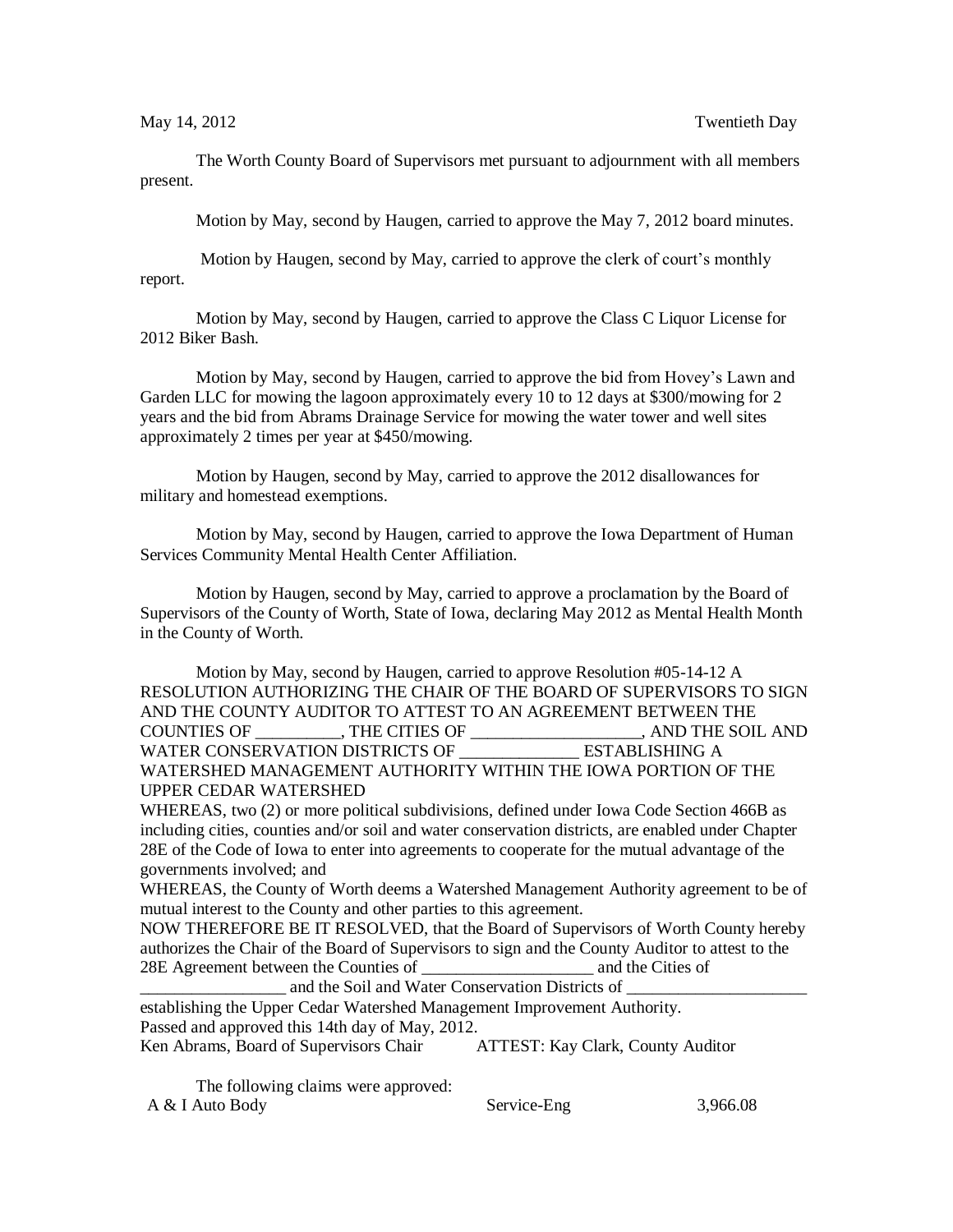| AT & T                             | Service-E911        | 28.07     |
|------------------------------------|---------------------|-----------|
| Abrams, Kenneth                    | Mileage-Sup         | 455.26    |
| <b>Advanced Drainage</b>           | Supplies-Eng        | 566.44    |
| Agvantage Fs Inc                   | Fuel-Con            | 25,583.33 |
| Albert Lea Seed House              | Supplies-Con        | 399.96    |
| <b>Alliant Energy</b>              | Service-Soc         | 3,367.81  |
| Anderson, Kimberly                 | Mileage-Trs         | 22.66     |
| Aronsen, Rolf                      | Service-Mha         | 78.00     |
| <b>Austin Office Products</b>      | Supplies-Shf        | 221.90    |
| B & J Water Conditioning Inc       | Service-Shf         | 52.00     |
| Backhaus, Brett                    | Supplies-Con        | 250.00    |
| <b>Bancard Center</b>              | Exp-It/Gis          | 1,660.23  |
| <b>Bcn</b> Telecom                 | Service-Gsr         | 326.19    |
| Beighley, Jack                     | Service-San         | 200.00    |
| <b>Black Hills Energy</b>          | Service-Eng         | 182.35    |
| Block, Dan                         | Exp-Con             | 518.22    |
| <b>Bmc Aggregates Lc</b>           | Rock-Eng            | 2,635.10  |
| <b>Businessware Solutions</b>      | Service-Dap         | 30.92     |
| Butler, Margie                     | Mileage-Shf         | 295.61    |
| <b>Carquest Auto Parts</b>         | Supplies Credit-Con | 1,980.97  |
| Catco                              | Parts-Eng           | 170.48    |
| <b>Cemstone Concrete Materials</b> | Service-Eng         | 7,982.50  |
| <b>Centec Cast Metal Products</b>  | Supplies-Vaf        | 1,014.53  |
| Centurylink                        | Service-Eng         | 996.17    |
| Cerro Gordo Co Auditor             | Supplies-Aud        | 70.80     |
| Christeson, Rick                   | Safety-Eng          | 53.71     |
| City of Fertile                    | Service-Eng         | 1,413.76  |
| City of Grafton                    | Rutf-Eng            | 776.36    |
| City of Hanlontown                 | Rutf-Eng            | 315.61    |
| City of Joice                      | Service-Eng         | 799.03    |
| City of Kensett                    | Service-Eng         | 419.05    |
| City of Manly                      | Service-Eng         | 80.66     |
| City of Northwood                  | Service-Eng         | 179.68    |
| Cnh Capital                        | Supplies-Con        | 351.45    |
| <b>County Case Management</b>      | Service-Mha         | 137.50    |
| Curtis, Heather                    | Mileage-Mha         | 58.20     |
| Dave Syverson Inc                  | Service-Con         | 793.68    |
| Des Moines Stamp Mfg Co            | Supplies-Shf        | 26.70     |
| Diamond Mowers Inc                 | Parts-Eng           | 365.74    |
| Distad, Dennis A                   | Taxes-Con           | 448.16    |
| Duncan Heights Inc                 | Service-Mha         | 3,859.61  |
| <b>Ed Roehr Safety Products</b>    | Supplies-Shf        | 878.90    |
| <b>Electronic Engineering</b>      | Supplies-Con        | 6,181.36  |
| <b>Electronic Specialties</b>      | Service-Eng         | 110.00    |
| Elliott, David                     | Mileage-Shf         | 144.20    |
| Falkstone Llc                      | Rock-Eng            | 3,730.75  |
| Fallgatter's Market                | Supplies-Con        | 843.44    |
| <b>Fastenal Company</b>            | Supplies-Eng        | 268.05    |
| <b>Fillenwarth Beach</b>           | Edu-Aty             | 598.50    |
| Fisher, Jane                       | Mileage-Mha         | 312.09    |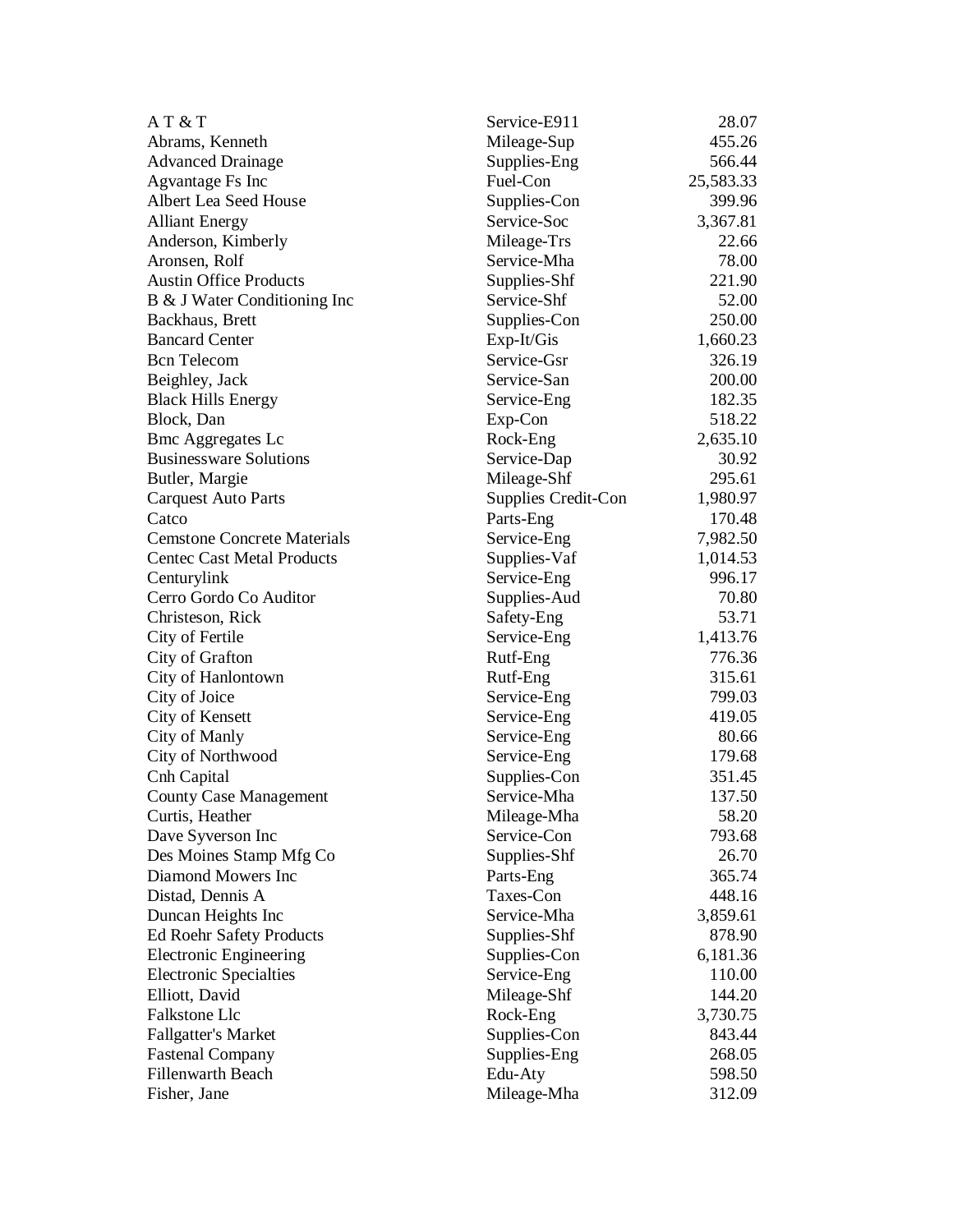| Fort Dearborn Life Ins Co           | Cobra Dental Ins | 25.90     |
|-------------------------------------|------------------|-----------|
| <b>Freeborn County Shopper</b>      | Service-Phd      | 45.00     |
| Greve Law Office                    | Exp-Aty          | 96.00     |
| Greve, Jeff                         | Mileage-Att      | 23.18     |
| Grp & Associates                    | Service-Phd      | 45.00     |
| Hagen, Chris                        | Service-San      | 400.00    |
| Hanson, Jake                        | Mileage-Trs      | 268.32    |
| Hanson, Jim                         | Supplies-Con     | 167.96    |
| Harris, Paula                       | Mileage-Shf      | 123.60    |
| Haugen, David                       | Mileage-Sup      | 92.19     |
| Healthworks                         | Service-Eng      | 52.00     |
| <b>Heartland Power Coop</b>         | Service-Eng      | 2,456.80  |
| Hengesteg, Robert                   | Service-San      | 200.00    |
| Hogen Lawn Care                     | Service-Vaf      | 30.00     |
| Holiday Inn                         | Edu-Shf          | 483.50    |
| Horan, Teri Lee                     | Mileage-Shf      | 147.29    |
| Huber Supply Co                     | Supplies-Eng     | 171.01    |
| Huftalin, Ray                       | Exp-Ema          | 39.00     |
| Ia County Recorders Assoc.          | Edu-Rec          | 2,386.01  |
| <b>Iowa Community Services Assn</b> | Dues-Mha         | 50.00     |
| Iowa Dept of Human Services         | Service-Mha      | 47,184.89 |
| <b>Iowa Law Enforcement Academy</b> | Edu-Shf          | 250.00    |
| Isaca                               | Edu-Aud          | 105.00    |
| Iscta                               | Edu-Trs          | 180.00    |
| Jackson, Sandra                     | Mileage-Mha      | 431.06    |
| Jensen, Bobbie                      | Mileage-Mha      | 408.91    |
| <b>Johnson Vinyl Graphics</b>       | Supplies-Eng     | 15.00     |
| Kathleen's Care Inc                 | Service-Mha      | 720.00    |
| Kenison, Elizabeth                  | Mileage-Rec      | 120.00    |
| L R Falk Const Co                   | Rock-Eng         | 13,274.65 |
| L. M. Pump Service                  | Service-Wwt      | 452.25    |
| Larsen Plumbing & Heating Inc       | Service-Shf      | 425.99    |
| Lawns Plus                          | Service-Con      | 415.00    |
| Liberty Square Care Center          | Service-Mha      | 1,892.40  |
| Linn County Sheriff's Office        | Service-Att      | 16.50     |
| Low, Richard R                      | Fuel-Asr         | 76.51     |
| Madsen, Scott                       | Service-San      | 200.00    |
| Mail Services Llc                   | Supplies-Trs     | 256.48    |
| <b>Manly Junction Signal</b>        | Adv-Shf          | 455.65    |
| Marshall & Swift Inc                | Supplies-Gsr     | 351.70    |
| <b>Martin Marietta Materials</b>    | Rock-Eng         | 10,164.69 |
| <b>Mason City Business Systems</b>  | Service-Trs      | 361.51    |
| Mason City Glass Service            | Service-Phd      | 2,372.00  |
| May, Dennis                         | Mileage-Sup      | 96.82     |
| Mediacom                            | Service-Phd      | 415.80    |
| Melby, Ruth                         | Mileage-Mha      | 35.02     |
| <b>Mental Health Center</b>         | Service-Mha      | 1,899.50  |
| Mercy Medical Center-North Ia       | Service-Mex      | 1,764.02  |
| <b>Metal Culverts Inc</b>           | Supplies-Eng     | 1,850.95  |
| Mireles, Sandra                     | Mileage-Mha      | 541.78    |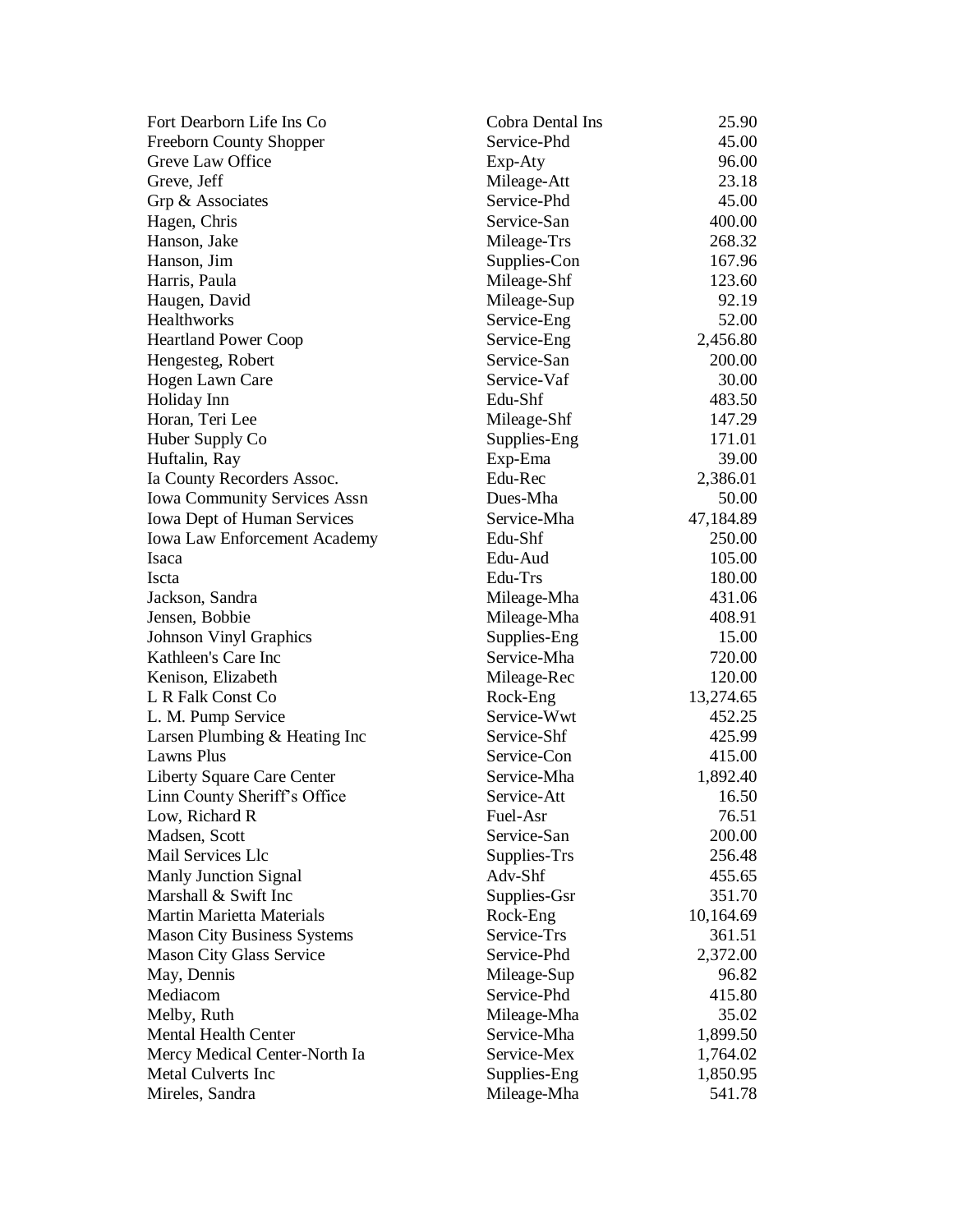| <b>Mittelstadt Funeral Home</b>   | Service-Mex                | 445.00   |
|-----------------------------------|----------------------------|----------|
| <b>Neenah Foundry Company</b>     | Supplies-Eng               | 281.66   |
| Niacog                            | Service-Tra                | 3,354.78 |
| Nickol Boring Inc                 | Service-Eng                | 7,000.00 |
| Niebur, Ellen                     | Mileage-Mha                | 216.30   |
| No Ia Juvenile Detention          | Service-Juj                | 2,625.00 |
| North Country Equipment Llc       | Service-Con                | 1,518.78 |
| Northwood Anchor                  | Adv-Shf                    | 613.90   |
| Northwood Lumber                  | <b>Supplies Return-Eng</b> | 738.94   |
| Northwood Sanitation Llc          | Service-Phd                | 271.50   |
| Northwood True Value              | Supplies-Phd               | 31.34    |
| Northwood Welding Inc             | Supplies-Eng               | 96.66    |
| Northwoods State Bank             | Supplies-Shf               | 38.75    |
| <b>Otis Elevator Company</b>      | Service-Gsr                | 642.00   |
| Parmley, Jerry                    | Mileage-Vaf                | 169.95   |
| Pathology Assoc of Mason City     | Service-Mex                | 3,200.00 |
| Pollard                           | Service-Shf                | 120.00   |
| Popp Farm Drainage                | Service-Eng                | 3,650.00 |
| Printing Services Inc             | Service-Ema                | 148.60   |
| Pritchard's of Northwood Inc      | Service-Asr                | 1,061.22 |
| Pronto Market                     | Fuel-Eng                   | 53.37    |
| <b>Ram Systems</b>                | Service-Phd                | 630.00   |
| Reindl Repair                     | Service-Phd                | 26.95    |
| Reinhart Food Service Llc         | Service-Shf                | 160.61   |
| Rohne, Joel                       | Mileage-It/Gis             | 554.14   |
| Schumacher's Nursery              | Supplies-Con               | 572.25   |
| Scott Van Keppel Llc              | Parts-Eng                  | 528.26   |
| Shopko Pharmacy                   | Supplies-Nha               | 17.60    |
| St. Lukes Center For Occupatio    | Service-Tra                | 54.00    |
| <b>Stamp Fulfillment Services</b> | Supplies-Phd               | 1,085.80 |
| <b>State Hygienic Laboratory</b>  | Service-Con                | 29.00    |
| State Medical Examiner's Office   | Service-Aty                | 1,350.00 |
| The Pride Group                   | Service-Mha                | 1,551.60 |
| <b>Tractor Supply</b>             | Parts-Eng                  | 23.96    |
| <b>Trading Post</b>               | Equip-Ema                  | 159.99   |
| <b>Triad Av Services</b>          | Service-Aty                | 160.00   |
| Tuttle, Tim                       | Safety-Eng                 | 21.35    |
| <b>U S Postal Service</b>         | Postage-Shf                | 154.50   |
| Universal Contractors Inc         | Service-Con                | 9,000.00 |
| Us Cellular                       | Service-Asr                | 236.18   |
| Vanguard Appraisals Inc           | Service-Asr                | 950.00   |
| Ver Helst Snyder Drug             | Supplies-Gsr               | 46.15    |
| <b>Verizon Wireless</b>           | Service-Phd                | 815.25   |
| Visa                              | Supplies-Phd               | 2,889.21 |
| Walser, Barbara J                 | Supplies-Aud               | 4.06     |
| Waste Management                  | Service-Sdp                | 2,480.82 |
| Whks & Co                         | Service-Eng                | 669.61   |
| Winnebago Co Auditor              | Reimb-Mha                  | 7,485.17 |
| Winnebago Coop Telephone Assn     | Service-Sdp                | 1,439.98 |
| <b>Woodward Resource Center</b>   | Edu-Mha                    | 55.00    |